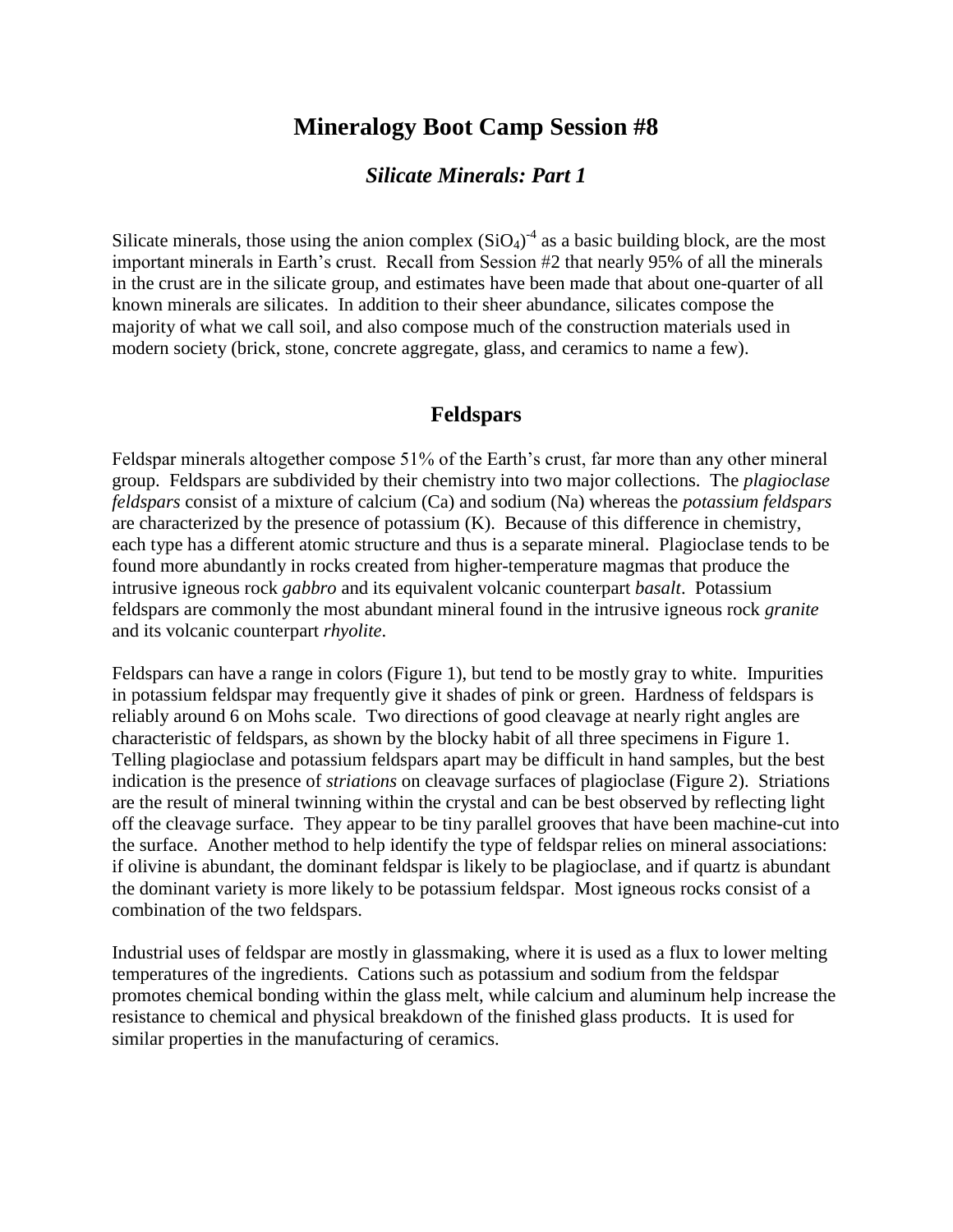

Figure 1. These are various examples of potassium feldspar. Larger white-gray specimen (from Boise County, Idaho) in upper left is hosting small gray blobs of quartz. Pinkish color of the specimen on right (collection location unknown) is caused by tiny dispersed grains of the iron oxide mineral hematite. The long axis of this pink specimen is 6.5 inches. The green variety of potassium feldspar (from Morefield Gem Mine, Amelia, Virginia) is called *amazonite*, caused by the presence of fluorine  $(F<sup>-1</sup>)$  substituting in the crystalline structure for oxygen  $(O<sup>-2</sup>)$ .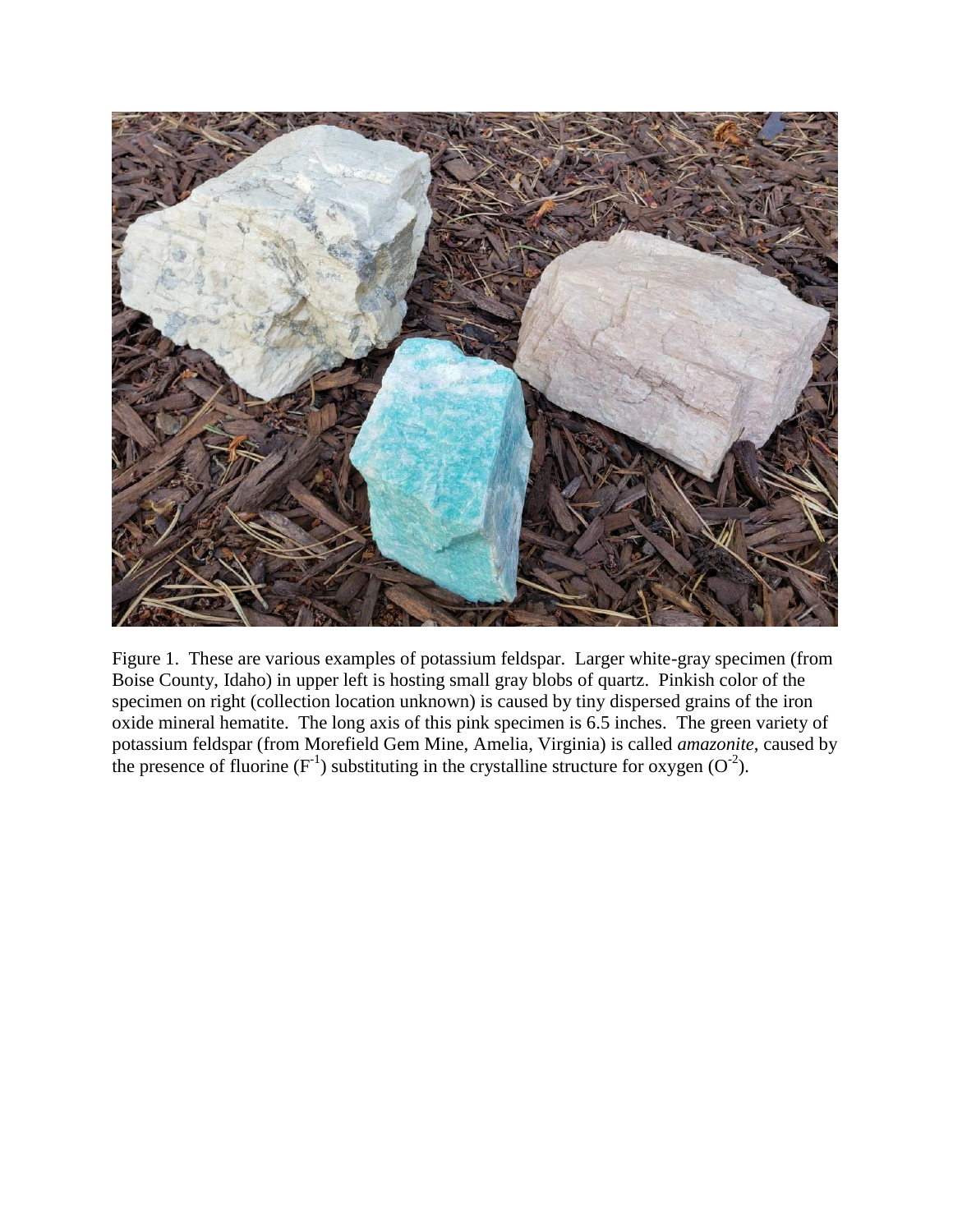

Figure 2. This is a crystal of plagioclase with well-developed *striations* on the lower half of the specimen. These are observed as very fine dark lines as light is reflected off this cleavage surface. Length of crystal is 1.6 inches.

# **Quartz**

Quartz is probably the most familiar mineral to people. Sand beaches throughout the world (and most sandstones) consist primarily of quartz grains. (Realize that *sand* is a particle size name, not a mineral name. Sand grains range in diameter from 2 mm to 1/16 mm.) Quartz is a very durable mineral commonly found in igneous, sedimentary and metamorphic rocks. Two physical properties make quartz this durable: it is a relatively hard mineral (7 on Mohs scale) with no cleavage. These two properties allow quartz form smooth outer surfaces that resist destruction better than most other minerals. In addition, the mineral is chemically resistive at Earth's surface because of the stability of the simple  $SiO<sub>2</sub>$  structure.

The lack of cleavage makes it fairly easy to tell quartz from the feldspar minerals. When given the opportunity to grow well-formed crystals, quartz reliably develops a six-sided (hexagonal) form when viewed down the axis of the specimen (Figure 3). Although pure quartz is colorless, the mineral is found with a variety of colors, such as purple (amethyst), pink (rose), yellow (citrine), and white (milky).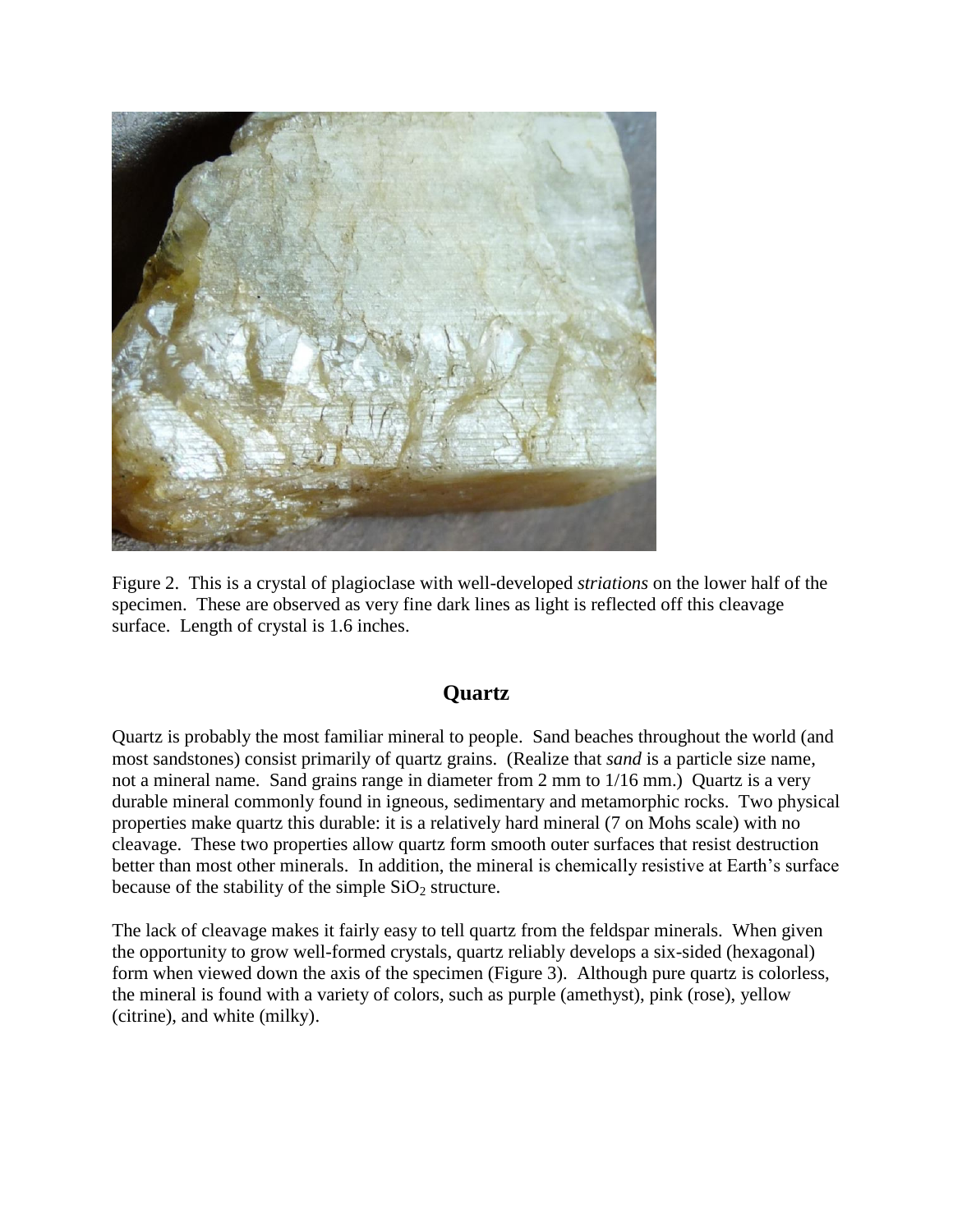

Figure 3. This is an excellent example of a hexagonal quartz crystal showing the characteristic six-sided form when viewed along the long axis. Note that not all crystal faces have to be the same width in order to create the hexagonal shape.

Quartz has a wide range of industrial uses, including as frac sand in hydraulic fracturing (helps hold open the cracks), glassmaking, fillers for building products such as bricks and cement, abrasives (sand blasting), water filtration, and foundry sands for steelmaking.

### **Olivine**

While olivine composes about 5% of Earth's crust, the abundance in the upper mantle likely rises to over 50%. Igneous rocks with upper mantle origins are typically the host rock for olivine, either as granular masses or as individual grains. The volcanic rock basalt often contains visible olivine grains (Figure 4). The well-known green sands of Hawaii consist of olivine grains weathered from basalt flows.

The lack of cleavage and irregular outline may cause olivine to look like quartz, but the pale green to brownish-green color is usually enough to tell the difference. If the olivine is a single crystal free from any rock matrix, the significantly higher specific gravity (about 3.5) can also aid in differentiating it from quartz (S.G. about 2.7). The clear gem variety of olivine is known as *peridot*.